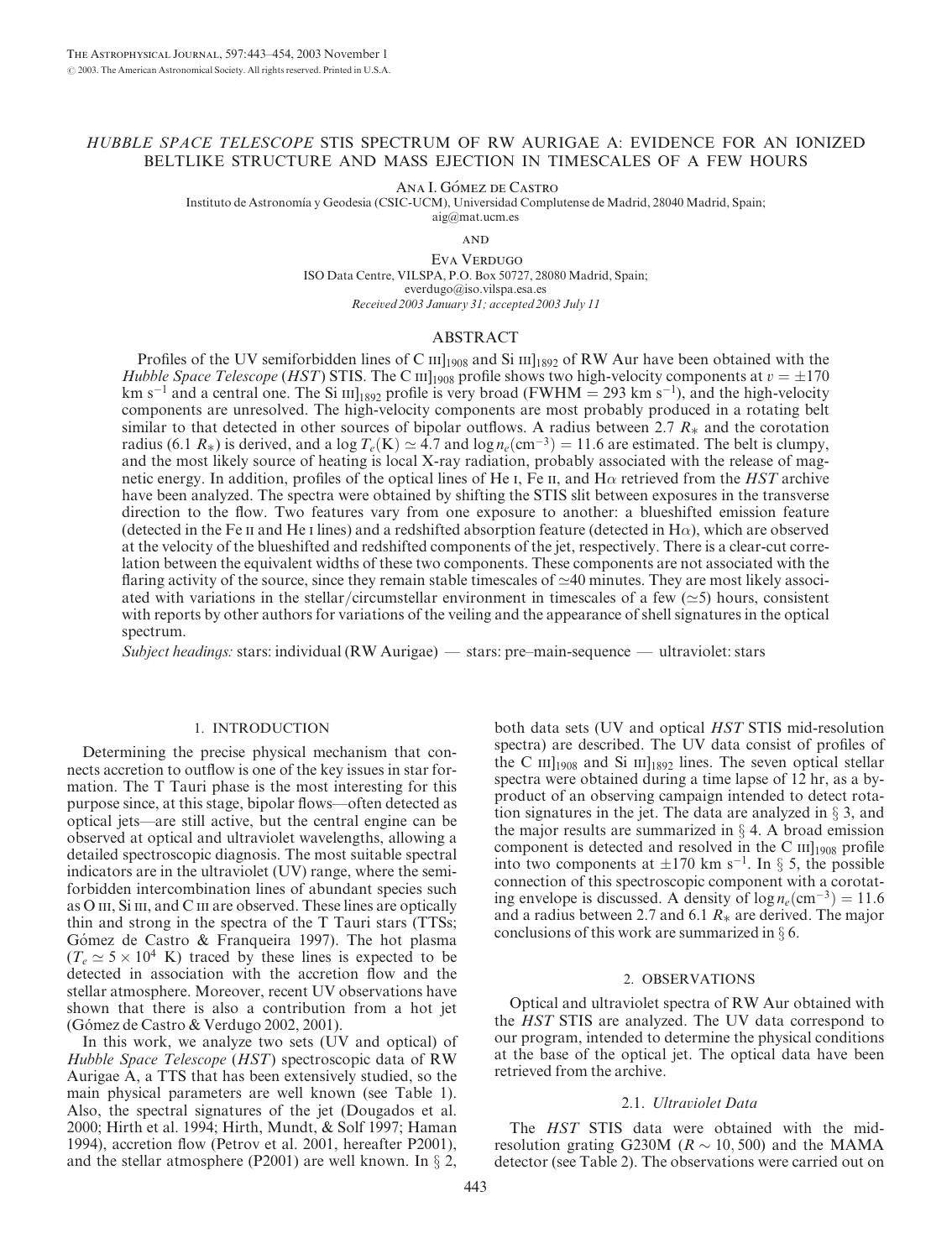TABLE 1 PHYSICAL CHARACTERISTICS OF RW AUR A<sup>a</sup>

| Characteristic | Value                          | Source         |
|----------------|--------------------------------|----------------|
|                | < 0.3                          |                |
|                | ${<}0.7$                       | $\mathfrak{D}$ |
|                | K4                             | 3              |
|                | 2.19 $\times$ 10 <sup>33</sup> | $\mathfrak{D}$ |
|                | $13-15$                        | $\mathfrak{D}$ |
|                | $16.0 + 6$                     | 4              |
|                | $16 - 40$                      | $\mathcal{D}$  |
|                | $>46 \pm 4$                    | 5              |
|                | 54                             | 6              |
|                | 32                             |                |

<sup>a</sup> A distance of 140 pc, which is the distance from the Taurus-Auriga molecular cloud, has been assumed. The parallax derived from Hipparcos is very uncertain:  $14.18 \pm 6.8$  mas.

References.—1. Ghez, White, & Simon 1997. 2. Petrov et al. 2001. 3. Stout-Batalha et al. 2000 4. Gahm et al. 1999. 5. López-Martín et al. 2003. 6. Grinin, Petrov, & Shakhovskaya 1983. 7. Calculated from V sin(i) and  $R_* = 1.4 R_{\odot}$ .

2000 September 16. The  $52'' \times 0''$  slit was used, and the position angle was 218°77, nearly perpendicular to the jet. The spatial scale is  $0''029$  pix<sup>-1</sup>. The emitting region is unresolved. The spectrum covers the  $1840-1930$  Å range. The Si  $\text{III}_{1892}$  and C  $\text{III}_{1908}$  intercombination lines are clearly detected: the forbidden components (Si  $\text{III}_{1803}$  and C  $\text{III}_{1907}$ ) are not. The total exposure time was 2222 s. The exposure time was split into three subexposures of roughly 740 s each, which have been analyzed independently to search for spectral variability. Large variations that could be associated with flare activity have not been detected. The C  $\text{III}_{1908}$  and  $\mathrm{Si} \mathrm{III}_{1892}$  co-added profiles are plotted in Figure 1.

### 2.2. Optical Data

Long-slit spectroscopy of RW Aur was carried out in the optical range (6245–6915  $\overline{A}$ ) on 2000 December 10 (Woitas et al. 2002). The seven long-slit spectra were obtained to map the circumstellar environment and the jet: the slit was always oriented parallel to the jet axis, and the center was shifted perpendicularly to the jet by  $-0\rlap{.}^{\prime\prime}21$ ,  $-0\rlap{.}^{\prime\prime}14$ ,  $-0\rlap{.}^{\prime\prime}07$ ,  $0''$ ,  $0''07$ ,  $0''14$ , and  $0''21$  from the stellar position. The  $52'' \times 0''$ ? slit was used. A summary of the main characteristics of the observations is shown in Figure 2 (see also Table 2).



Fig. 1.—*Top*: C  $\text{III}_{1908}$  co-added profile. Velocity of the red and blue components of the jet is marked, as well as the accretion flow component at 250 km s<sup>-1</sup>. Bottom: Si  $\text{III}_{1892}$  co-added profile. Jet and accretion flow components are marked as in the top panel.

The distribution of circumstellar matter in the jet direction is not symmetric. The luminosity distribution along the slit shows (in all the spectra) that the scattering material extends further in the direction toward the redshifted flow. In particular, at offset  $-0$ . 21, two peaks are observed at  $0$ ."14 and  $0$ ."10 from the stellar position for the redshifted and blueshifted parts of the flow, respectively. The distance between the two peaks is  $0\frac{24}{7}$ , ruling out the possibility of

TABLE 2 HST Observations (STIS) of RW Aur A

| Date of<br>Observation | <b>GMT</b> | Mode  | Spectral<br>Resolution | Wavelength<br>Range<br>(A) | $T_{\rm exp}$<br>(s) | Position Angle<br>of the Slit | Offset <sup>a</sup><br>(arcsec) | Obs. ID   |
|------------------------|------------|-------|------------------------|----------------------------|----------------------|-------------------------------|---------------------------------|-----------|
| $2000$ Sep 16          | 14:59:31   | G230M | 10500.0                | 1839-1929                  | 2222.00              | 218.77                        | 0.00                            | O62N03010 |
| 2000 Dec 10            | 08:25:04   | G750M | 5980.00                | 6295-6867                  | 2328.00              | 129.65                        | 0.14                            | O5DG01010 |
| 2000 Dec 10            | 10:09:33   | G750M | 5980.00                | 6295-6867                  | 2202.00              | 129.65                        | 0.00                            | O5DG01020 |
| 2000 Dec 10            | 11:38:00   | G750M | 5980.00                | 6295-6867                  | 2592.00              | 129.65                        | $-0.14$                         | O5DG01030 |
| 2000 Dec 10            | 13:27:10   | G750M | 5980.00                | 6295-6867                  | 2328.00              | 129.65                        | 0.21                            | O5DG02010 |
| 2000 Dec 10            | 14:58:59   | G750M | 5980.00                | 6295-6867                  | 2202.00              | 129.65                        | 0.07                            | O5DG02020 |
| 2000 Dec 10            | 16:27:26   | G750M | 5980.00                | 6295-6867                  | 2160.00              | 129.65                        | $-0.07$                         | O5DG02030 |
| 2000 Dec 10            | 17:09:08   | G750M | 5980.00                | 6295-6867                  | 2562.00              | 129.65                        | $-0.21$                         | O5DG02040 |

<sup>a</sup> Offset from the stellar position perpendicular to the slit orientation.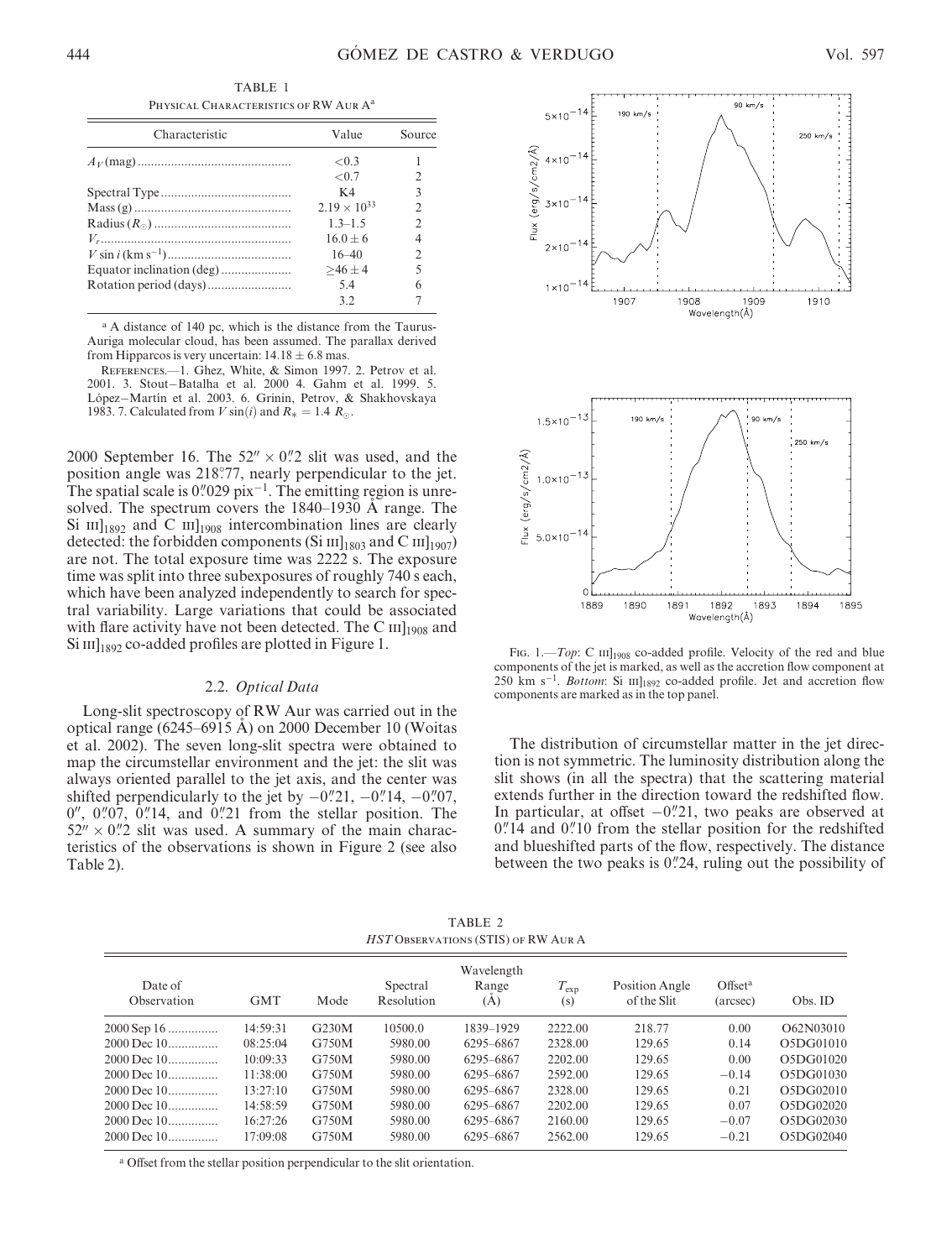

Fig. 2.—Summary of the optical mapping of RW Aur carried out with HST STIS, showing flux distribution perpendicular to the jet (left) and along the slit (right). Slit width is 0.'2 (28 AU or 0.16 light days). Flux variation across the jet has been measured at the stellar position and at two knots situated at 1.44 and 2.76 light days from the star. Top: Flux variation is plotted for the stellar continuum in a logarithmic (magnitudes) scale relative to the minimum flux. Middle and lower panels: [S II] lines flux coming from the knots represented in a linear scale. Right column: Variation of the spatial distribution of the continuum flux along the slit. At offset of  $-29.4 \text{ AU}$  ( $-0\text{."}21$ ), the absorption by the circumstellar disk is clearly apparent.

an instrumental effect caused by the brightness of the source.<sup>1</sup>

Figure 2 is also suggestive of an anisotropy of the luminosity distribution perpendicular to the jet direction (e.g., in the offset direction): the star seems to be brighter at positive than at negative offsets. This apparent asymmetry is most probably an observational effect caused by the observing strategy. The data were obtained in two sequences. First, the star was centered in the slit,<sup>2</sup> and then the observations at offsets  $0$ .  $21$ ,  $0''$ , and  $-0''$ . 21 were obtained. Then the star was again centered in the slit, and a new sequence at offsets  $0''14$ ,  $0''07$ ,  $-0$ ".07, and  $-0$ ".14 was obtained. HST has a drift rate of less<sup>3</sup> than milliarcseconds per hour; therefore, the real offset from the stellar position is larger at the end of each sequence than what could produce the observed asymmetry.

The velocities of the blue- and redshifted components of the jet are  $-192 \pm 5$  and  $90 \pm 4$  km s<sup>-1</sup>, respectively (see Woitas et al. 2002 for a detailed analysis of the data). The velocities have been measured with respect to the stellar rest

<sup>&</sup>lt;sup>1</sup> The diffraction pattern of the star is X-shaped, and it is possible that as the slit is shifted over the target, different parts of the X pattern are sampled. This could produce two ghost stellar spectra, e.g., a doublepeaked structure in the luminosity distribution along the slit symmetric with respect to the stellar position (J. Valenti 2002, private communication). The ghost spectra should be at  $\pm 0\rlap{.}^{\prime\prime}21$  for an slit offset of  $-0\rlap{.}^{\prime\prime}21$ , so the separation between the two peaks should be  $0$ . "42. Such a doublepeaked structure should also be observed for an slit offset of  $+0<sup>n</sup>21$ .

<sup>2</sup> For the ACQ/peak-up procedure, see the HST STIS Reference Manual.

<sup>3</sup> Go to http://www.stsci.edu/hst/stis/strategies/targetacq / documents/handbooks/currentIHB/c08 acq2.html#445823.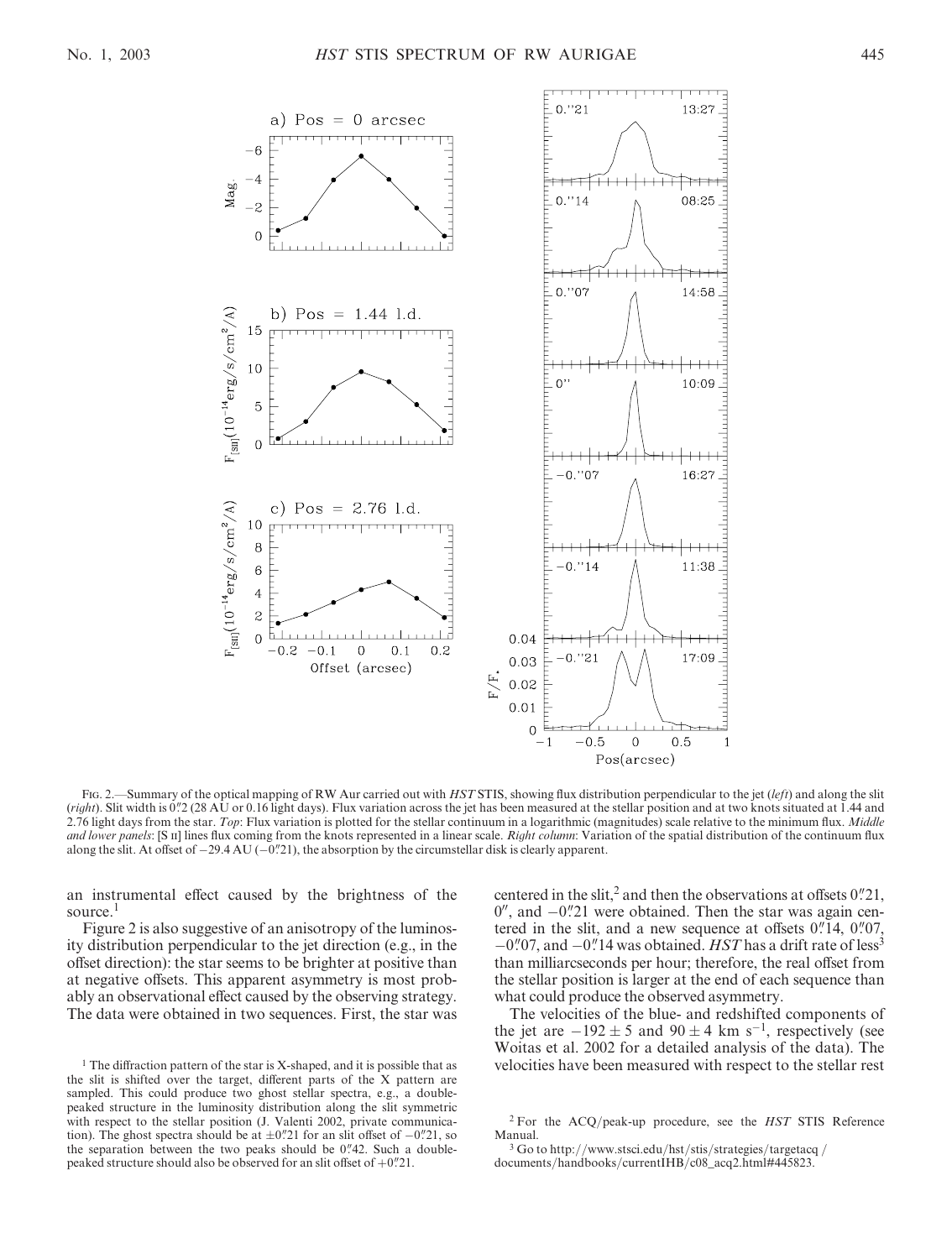Fe II[74]<sub>6456</sub> Fe II[40]<sub>6516</sub>

frame determined from the Li  $I<sub>6708</sub>$  absorption line and are similar to those reported from earlier observations (Hirth et al. 1994, 1997; Haman 1994), although a slight shift to blueward velocities during the last 10 yr is noticeable from  $-165$  to  $-190$  km s<sup>-1</sup> in the blueshifted component of the jet and from 110 to 90 km  $s^{-1}$  in the redshifted component.

The stellar spectrum has been extracted by co-adding the four central rows; i.e., the peak of the luminosity distribution along the slit has been determined, and we have used an extraction slit of 4 pixels' height. As a consequence, only a 70% of the energy is encircled within the extraction size,<sup>4</sup> but source confusion is minimized. The FHWM of the stellar spectrum is 3.3 pixels or  $0$ . 17 (in agreement with the STIS first-order spatial profile for grid G750M) and dominates any possible contribution from the nebula.

The dominant features in the stellar spectrum are the absorption lines of Si  $\pi$  (6349, 6373 A), the emission lines of He I (6678.15 A), Li I, and H $\alpha$ , as well as three strong emission features at  $6432.65$  and  $6516$  Å corresponding to Fe  $\text{II}[40]$  and at 6456.4 A corresponding to Fe  $\text{II}[74]$ .<sup>5</sup> The Si II absorption lines are slightly redshifted, in agreement with P2001 data. Both lines correspond to the same multiplet. In optically thin plasma, the 6349 A line should be twice as strong as the  $6373$  Å line. However, they have similar strengths, which illustrates the high optical thickness of the line. No significant variations are detected in any of the absorption lines. The emission features of Fe ii, He i, and  $H\alpha$  are illustrated in Figure 3. The occasional presence of a redshifted absorption component is clearly apparent in the H $\alpha$  profile. At an offset of  $\pm 0\degree{07}$ , the absorption is maximum: the red wing of  $H\alpha$  is significantly absorbed. At offsets of  $\pm 0$ ." 14 and  $-0$ ." 21, the H $\alpha$  absorption is minimal, and at offset 0."21, it increases again. A variable blueshifted component is clearly detected in the Fe II and He I emission lines. We have not detected variations of the spectrum along the slit.

<sup>4</sup> See the *HST* STIS Handbook or go to http://www.stsci.edu/hst/stis. <sup>5</sup> All the optical wavelengths in this work are air wavelengths.

Fe II $[40]_{6432}$ 

 $0.721$ 

 $H\alpha$ 

 $He I_{6678}$ 



Fig. 3.—Profiles of the main emission lines detected in the optical spectrum of RW Aur. Notice that the profiles change from one observation to another. The major changes are observed in the Fe  $\pi$ [74], He I, and H $\alpha$  lines.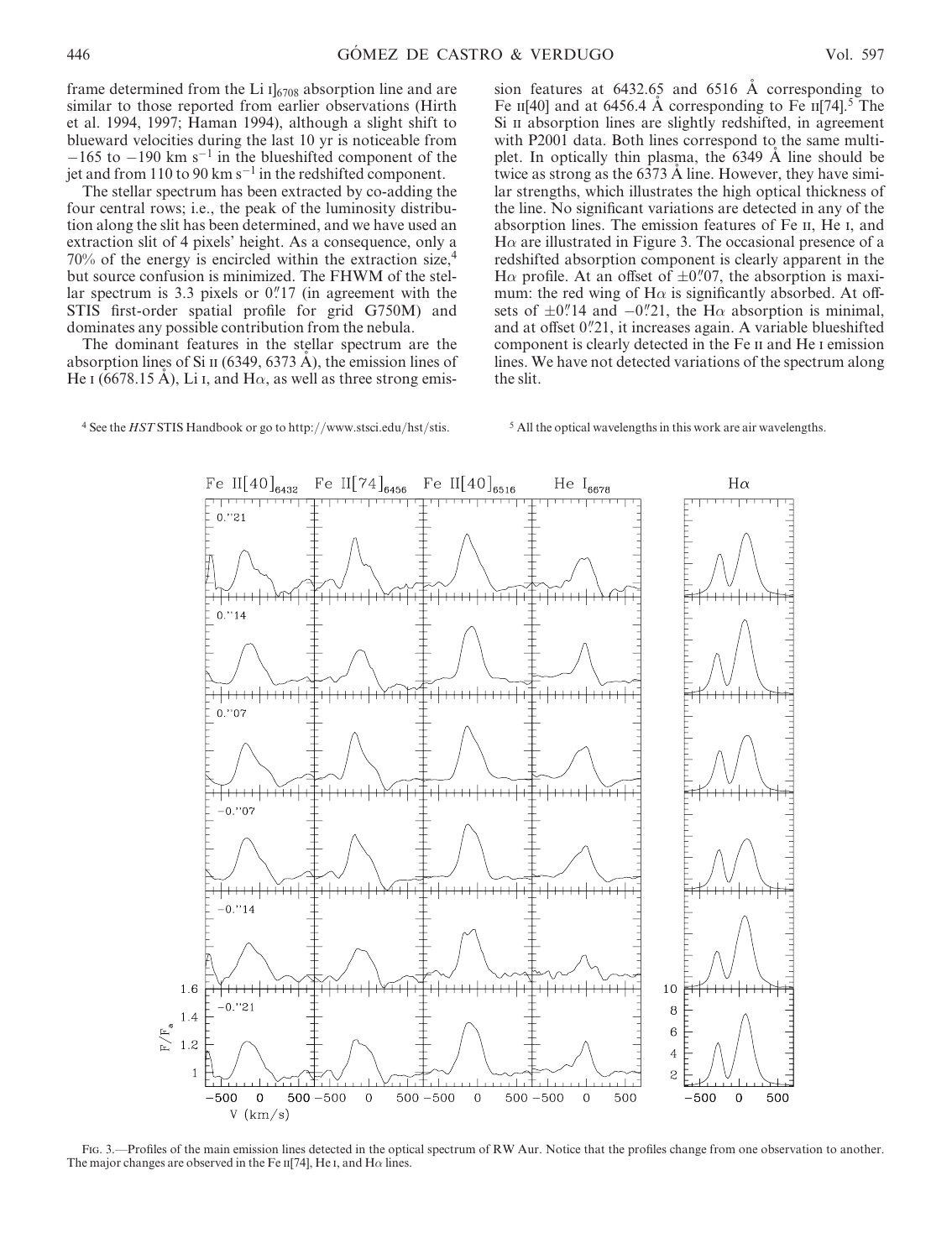# 3. DATA ANALYSIS

# 3.1. Interpretation of the Variations Detected in the Optical Spectra

The optical profiles of some spectral lines change from one slit position to another. At some locations, a blueshifted emission component is observed *only* in some spectral lines and is accompanied by the presence of a redshifted absorption component *only in* H $\alpha$ . This effect cannot be caused by spurious wavelength shifts associated with an uneven illumination of the slit, since the velocity shift is  $\geq 100$  km s<sup>-1</sup>, while the miscentering of the object in the slit could account for 30 km s<sup>-1</sup> as much.<sup>6</sup> Therefore, it is associated with a real physical component that for conciseness we call the highvelocity component (HVC). As RW Aur is surrounded by a reflection nebula, both components could contribute in a different manner to the observed spectrum, depending on the slit location. The nebular scattering profile can be derived from the observed continuum flux contribution perpendicular to the jet. If we focus the discussion in the most accurately known offsets ( $0''$ ,  $0''$ ,  $0''$ ,  $0''$ ,  $14$ , and  $0''$ ,  $21$ ; see Fig. 3), it is apparent that the observations are best fit by an exponential law with a characteristic e-folding spatial scale of  $\simeq$ 40 mas or 5.7 AU<sup>7</sup>. Note that this scale represents an upper limit to the true one, since the data correspond to the convolution between the true spatial distribution of the scattered radiation and the slit transmittance. This small *e*folding spatial scale is consistent with a small dust column toward the source, as pointed out independently by the rather low extinction of RW Aur (see Table 1) and the small polarization (Bastien 1982). In this context, the difference between spectra at offsets  $0\rlap.{''}07$  and  $0\rlap.{''}14$  (see Fig. 3) could be interpreted as a result of the presence of some obscuring material in the light path from the region where the HVC is formed and the region sampled at offset  $0$ ."14, which does not affect the stellar radiation. This obscuring screen should be located very close to the star because

1. The spectrum at offset  $0$ . 14 is dominated by the scattered stellar radiation coming from the innermost region within the 0.'20 slit, roughly from  $r \sim 0.04(0.14 - 0.10)$ , given the exponential profile described above.

2. The spectrum at offset  $0$ .  $21$  is very similar to the spectrum at offset  $0$ ." $07$ , so the light paths of the stellar and the HVC radiation must be very similar. If the light path of the HVC was significantly larger, the relative strength of the HVC to the low-velocity component of the Fe II and He I lines should vary accordingly. Moreover, extra  $H\alpha$ absorption should be detected.

Therefore, a very peculiar (and highly unlikely) geometry should be invoked so the observations can be fit in this framework.

Another interesting possibility is that the blue- and redshifted components are associated with frequent flaring activity. In such a case, as the flaring characteristic timescale in T Tauri stars is  $\simeq 300-1000$  s (Glassgold, Feigelson, & Montemerle 2000), the blue- and redshifted components

would be detected only when, by chance, a flare occurs during the observation. We have been able to test this possibility, since each spectra was split into six subexposures to remove cosmic rays. The exposure time of the subexposures is  $\simeq 400$  s, which is comparable to the flaring timescale allowing flare detection. As shown in Figure 4 for offset



FIG. 4.—Profiles of the Fe II<sup>[74]</sup> lines corresponding to the observation with O5DG02020. Top to bottom: Six subexposures from GMT  $14<sup>h</sup>58<sup>m</sup>59<sup>s</sup>$ to 15h32m39s . Exposure times are 360 s, except for the last subexposure (bottom), which has an exposure time of 402 s.

 $^6$  See the  $HST$  STIS Handbook or go to http://www.stsci.edu/hst/stis.

 ${}^{7}F_{\Delta\lambda}(r) = F_{\Delta\lambda,0} \exp{-[r(\text{mas})/(40 \pm 1)]}$ , where  $F(r)$  is the stellar continuum flux measured in a featureless window and  $r$  is the offset in milliarcseconds (mas). If, for instance,  $\Delta\lambda$  corresponds to the featureless 6610–6630 Å range, then  $F_{\Delta\lambda,0} = (4.6 \pm 0.4)10^{-10}$  ergs<sup>-1</sup> cm<sup>-2</sup> and the correlation coefficient between  $F(r)$  and r is 0.99897.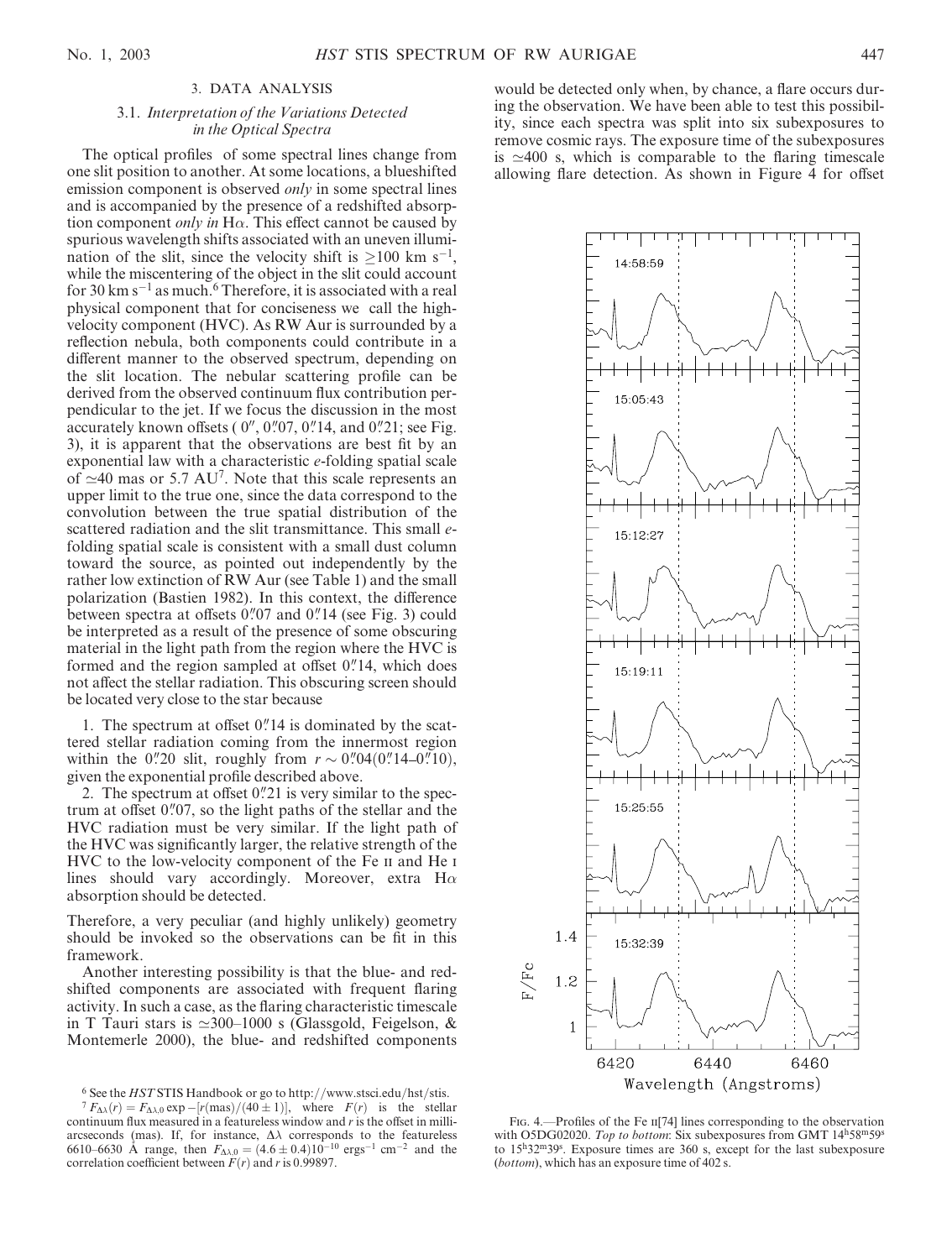$0<sup>0</sup>07$ , no significant variations are detected among the subexposures. Hence, the blue- and redshifted components are not associated with flaring and are stable over timescales of  $\simeq$ 2200 s.

We conclude that the most likely interpretation of the variations found in the spectra is that the stellar spectrum has changed between the first sequence of the observations (when the spectrum at offset  $0$ ." 14 was obtained) and the second sequence of observations (when the spectra at offsets  $0$ . 21 and  $0$ . 07 were obtained). This points out a variability timescale of around 5 hr. The light traveling time between  $0\rlap.{''}07$  (9.8 AU) and  $0\rlap.{''}21(29.4 \text{ AU})$  is 2.7 hr, which is consistent with the fact that both regions display similar spectral characteristics. In fact, RW Aur is known to be variable in timescales of just a few hours (see Stout-Batalha, Batalha, & Basri 2000; P2001).

#### 3.2. Variability

Variability is best tracked in the Fe  $\text{II}[74]$ , He I, and H $\alpha$ lines (see Fig. 3). There is a variable blueshifted emission component in the Fe II [74] and He I lines, and the redshifted component of  $H\alpha$  is also significantly variable. The equivalent widths have been measured for the Fe  $\text{II}[74]$  and He i lines and for the redshifted component of  $H\alpha$  (see Table 3). As shown in Figure 5, they are strongly correlated. The correlation coefficients of  $W(H\alpha)$  and  $W(He)$  with  $W(Fe)$  ii are 0.92 and 0.98, respectively.<sup>8</sup> The light curves are represented in Figure 6 using the GMT of the observation as reference.

To further study the characteristics of the variable component, a quiescent profile has been defined. For the Fe ii [74] and the He i lines, this is calculated as the average of the spectra taken at offsets  $\pm 19.6$  AU to improve the signal-tonoise ratio  $(S/N)$ . The quiescent profile has been substrated out from the observed profiles, and the results are plotted in Figure 7. The variable blueshifted emission component is clearly sorted out. This component is observed at  $-204$  km  $s^{-1}$  in the Fe  $\text{II}[74]$  line and at  $-145$  km  $s^{-1}$  in the He I line, where the  $S/N$  is worse and self-absorption effects are important (see Fig. 7 in P2001).

<sup>8</sup> The least-squares fits are  $W(\text{H}\alpha) = (-14.7 \pm 3.3)$ ,  $W(\text{Fe II}) + (56.7 \pm 1.5)$ 4.8), and  $W(\text{He I}) = (1.38 \pm 0.14) W(\text{Fe II}) - (1.0 \pm 0.2)$ .



FIG. 5.—*Top*: Correlation between the variability of the equivalent width of the Fe  $\pi$ [74],  $W$ (Fe  $\pi$ ), and the He  $\pi$ ,  $W$ (He  $\pi$ ) lines. *Bottom:* Correlation between the variability of  $W$ (Fe  $\pi$ ) and the equivalent width of the red component of the H $\alpha$  profile,  $W(\text{H}\alpha)$ .

The analysis of the H $\alpha$  profile variations is more complex: the strength and the high optical thickness of the line produce very broad wings that are especially sensitive to the spectral centering between the observed and the quiescent profile. As the  $S/N$  is good enough, only one spectrum (the corresponding to offset  $-19.6$  AU) has been used to represent the quiescent state. Then the  $H\alpha$  profiles have been centered carefully by means of a cross-correlation analysis. After that, the quiescent H $\alpha$  profile has been subtracted from the rest. The resulting profiles are also plotted in Figure 7: the velocity of the blue- and redshifted components of

| <u>Landerin vi ille vi hvar strran strving</u> |                     |                    |                        |                |                                         |  |  |
|------------------------------------------------|---------------------|--------------------|------------------------|----------------|-----------------------------------------|--|--|
|                                                | Slit Offset<br>(AU) | <b>GMT</b><br>(hr) | $W$ (Fe II[74])<br>(A) | W(He I)<br>(A) | $W(\mathrm{H}\alpha)_r^{\alpha}$<br>(A) |  |  |
|                                                | $-29.4$             | 17.15              | 1.47                   | 0.89           | 36.96                                   |  |  |
|                                                | $-19.6$             | 11.63              | 1.14                   | 0.61           | 39.24                                   |  |  |
|                                                | $-9.8$              | 16.46              | 1.66                   | 1.31           | 30.21                                   |  |  |
|                                                | $\theta$            | 10.16              | h                      | b              | h                                       |  |  |
|                                                | 9.8                 | 14.98              | 1.75                   | 1.41           | 32.13                                   |  |  |
|                                                | 19.6                | 08.42              | 1.28                   | 0.71           | 38.74                                   |  |  |
|                                                | 29.4                | 13.45              | 1.46                   | 0.97           | 34.37                                   |  |  |

TABLE 3 Variability of the Optical Stellar Spectra

a Only the equivalent width of the red component of the line is indicated.

 $b$  H $\alpha$  was saturated in this spectrum. In addition, the strong interferential fringes make difficult the precise determination of the continuum, so  $W$ (Fe II) and  $W$ (He I) are not measured.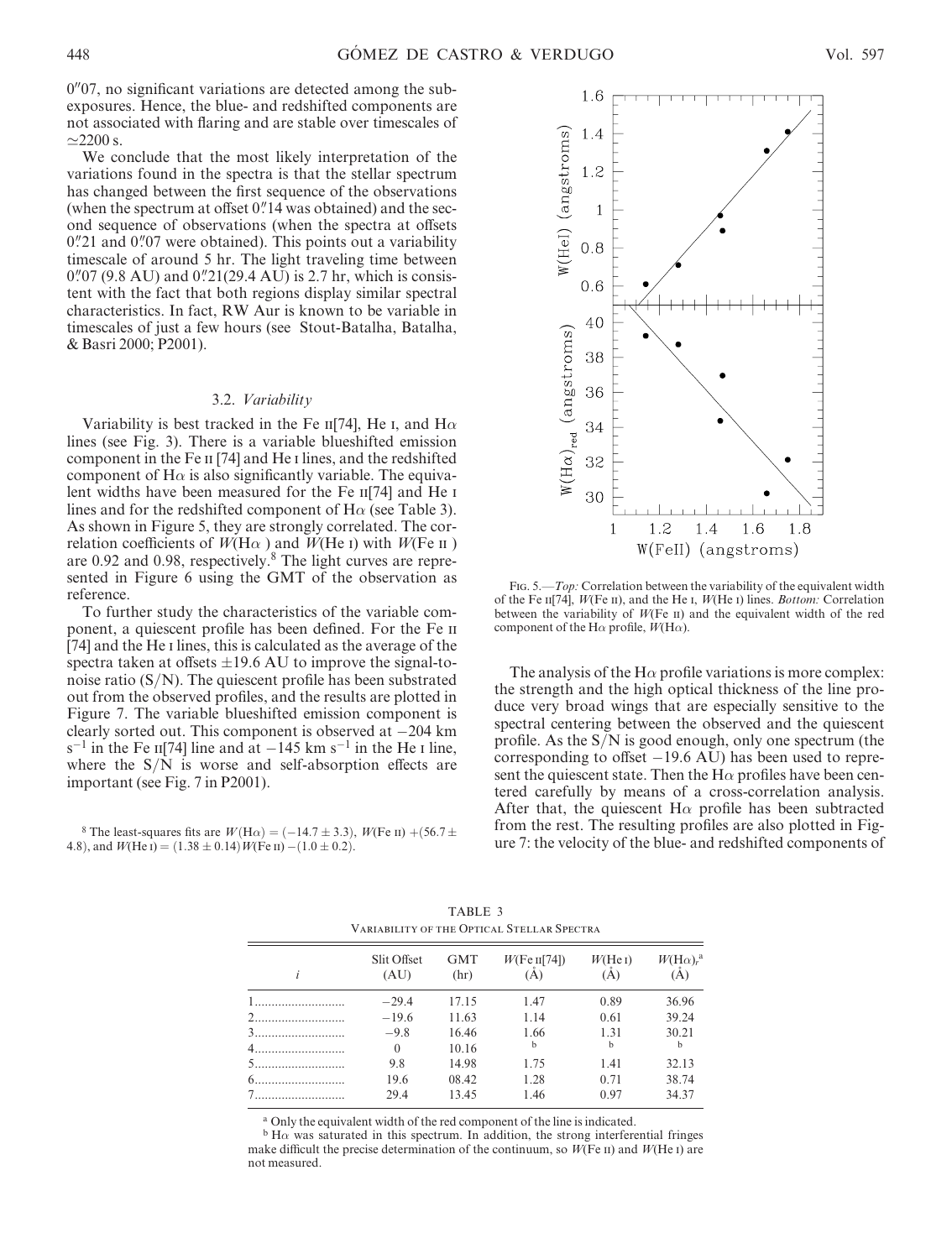

Fig. 6.—Light curves illustrating the variations of the equivalent widths of the He i, Fe ii[74], and the red component of the H $\alpha$  line.

the optical jet is marked. As shown in the figure, there is a prominent absorption component at  $\simeq$ 100 km s<sup>-1</sup>. This velocity is significantly smaller than the velocity of the accretion flow, which is  $250 \text{ km s}^{-1}$  and has remained constant during the last 10 yr (see the high spectral resolution and high S/N optical spectra of RW Aur [P2001]; Beristain, Edwards, & Kwan 2001). In addition, some weak emission components are detected in the  $H\alpha$  profiles. They are produced by small changes the morphology of the blue and red peaks of the H $\alpha$  profile (see also Fig. 3). High-resolution profiles of the H $\alpha$  (and also the H $\beta$ ) lines should be obtained to analyze in detail these components and determine the possible role of line opacity effects.

### 3.3. Comparison between the UV and Optical Quiescent Profiles

The physical conditions traced by the He I line and the UV lines are similar: the excitation potential of the He i line is high ( $\chi_{\rm exc}$  = 20.8 eV) and temperatures between 3  $\times$  10<sup>4</sup> and  $8 \times 10^4$  K are required to produce line emission in collisionally excited plasmas. As shown in Figure 8, the He i quiescent profile consists of a central emission component and an absorption component redshifted by  $250 \text{ km s}^{-1}$ , e.g., the velocity of the accretion flow. The central emission has a FWHM of 137 km  $s^{-1}$ , and hence, it is significantly narrower than the Si  $III<sub>1892</sub>$  profile. Its FWHM is like the width of the central component of the C  $\text{III}_{1908}$  profile. No absorption component can be observed in the FUV lines, since they are semiforbidden, although there might be some contribution from the accretion flow to the red wing of the  $\mathrm{Si}$  III]<sub>1892</sub> profile (see Fig. 8, *bottom*).

The Fe II lines trace very different physical conditions from the FUV lines, since their excitation potentials are around 3 eV. In Figure 9, the quiescent profile of Fe ii [74] is plotted. Notice that the profile is very asymmetric but it is not an inverse P-Cygni profile . The profiles of the metallic lines of RW Aur are often interpreted in terms of two components: broad and narrow (see P2001; Haman & Persson 1992). The broad component has a FWHM of 200–280 km  $s^{-1}$  in the Fe I and Fe II lines and seems to be rather stationary (see Figs. 4 and 9 in P2001). The narrow component is variable and may be observed in emission (blue- or redshifted) or as a centered absorption. They have a FWHM of  $\simeq$ 40 km s<sup>-1</sup>, which is not resolved in the *HST* spectra. In this sense, the asymmetric quiescent profile of the Fe ii lines observed during the HST run is rather peculiar; although occasionally a similar behavior has been detected (see P2001, their Fig. 4, *top*). We think that the most reasonable source of this asymmetry is the overlap of the redshifted absorption component caused by the accretion flow onto the broad, symmetric profile with a FWHM of around 300  $km s^{-1}$ , as sketched in Figure 9.

### 3.4. UV Data: On the Source of the  $\mathrm{Si}\,\mathrm{III}_{1892}$  Line Broadening

The C  $III$ <sub>1908</sub> co-added profile has three clear components centered at 168,  $-27$ , and  $-170$  km s<sup>-1</sup> (see Table 4). The central component is most likely caused by the stellar atmosphere, although the slight blueshift suggests that there might be a nonnegligible contribution from a hot wind (see also Fig. 1). The source of the blue- and redshifted components is unclear.

The co-added Si  $\text{III}_{1892}$  profile is very broad, with a FWHM of 1.85 Å (285 km s<sup>-1</sup>) compared with the central component of the C III]<sub>1908</sub> line, which has a FWHM of 0.96  $A$  (151 km s<sup>-1</sup>).<sup>9</sup> This broadening cannot be caused by stellar rotation ( $v \sin i = 16$  km s<sup>-1</sup>; P2001) and is unusual in the TTSs (Gómez de Castro & Verdugo 2002). It seems most

<sup>9</sup> It is also broader than the FWHM of the whole C  $III<sub>1908</sub>$  line when a single Gaussian fitting to the three resolved components is carried out  $(F\overline{W}HM = 1.50 \text{ Å} = 235 \text{ km s}^{-1}).$ 

TABLE 4 SI III AND C III COMPONENTS

| <b>Species</b> | $(km s^{-1})$ | $(\text{ergs s}^{-1} \text{ cm}^{-2})$           | $v_0$<br>$(km s^{-1})$ | $F_{\rm 0}$<br>$(\text{ergs s}^{-1} \text{ cm}^{-2})$ | FWHM <sub>0</sub><br>$(km s^{-1})$ | v <sub>b</sub><br>$(km s^{-1})$ | $\rm (ergs\,s^{-1}\,cm^{-2})$                    |
|----------------|---------------|--------------------------------------------------|------------------------|-------------------------------------------------------|------------------------------------|---------------------------------|--------------------------------------------------|
| $C$ III]       | 170<br>168    | $2.24 \times 10^{-14}$<br>$0.69 \times 10^{-14}$ | $-3$<br>$-27$          | $2.37 \times 10^{-13}$<br>$0.41 \times 10^{-13}$      | 235<br>151                         | $-181$<br>$-170$                | $2.66 \times 10^{-14}$<br>$0.73 \times 10^{-14}$ |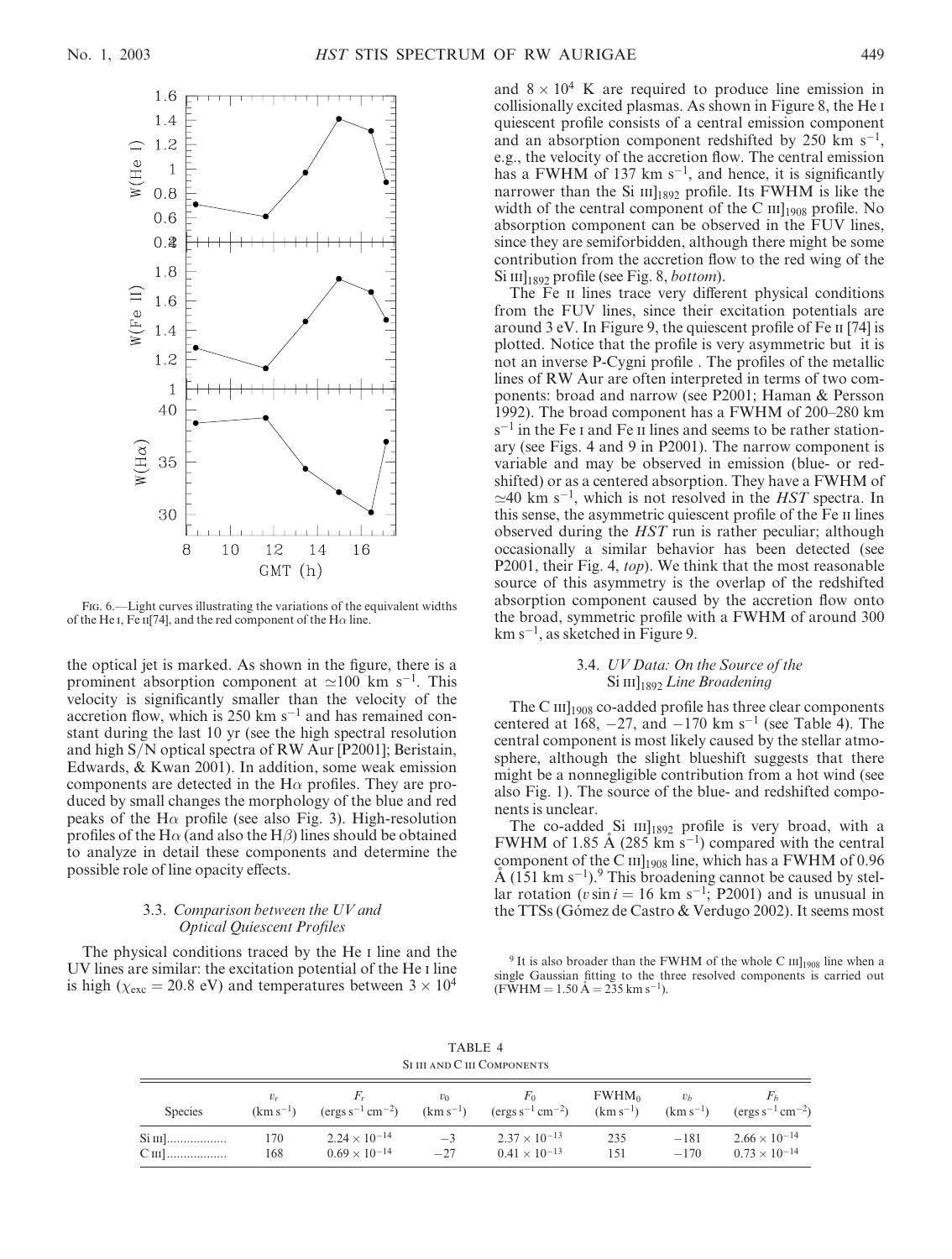

Fig. 7.—Profiles of the variable component of the Fe n[74], He I, and H $\alpha$  lines. Quiescent profiles have been subtracted out from the individual profiles. Dashed lines: Velocity of the blueshifted and redshifted optical jets.

likely that this huge broadening is caused by the contribution of the two HVCs detected in the C  $III<sub>1908</sub>$  line. Notice that although both ions have similar atomic structures, the  $C$  III]<sub>1908</sub> line becomes collisionally quenched at high electron densities, and hence, the Si  $III<sub>1892</sub>$  line becomes stronger than the C  $\text{III}_{1908}$  line. This is probably because the HVCs are unresolved in the Si  $\text{III}_{1892}$  profile. If the Si  $\text{III}_{1892}$  line is fit to three Gaussians, two HVCs at 170 and  $-181 \text{ km s}^{-1}$ are required to reproduce the profile (see Table 4).

# 4. SUMMARY OF RESULTS FROM THE OBSERVATIONS

From the analysis of the observations, the following conclusions can be put forward:

1. There are two variable features in the profiles of the optical lines:

(a) A variable blueshifted emission component (VBEC), which is detected in the Fe II and He I lines. The velocity of this component is like the velocity of the blueshifted component of the jet.

(b) A variable redshifted absorption component (VRAC), which is detected in  $H\alpha$ . The velocity of this component is like the velocity of the redshifted component of the jet, and it is significantly smaller than the velocity of the accretion flow.

2. There is a clear-cut correlation between the equivalent widths of the VBEC and the VRAC. The interpretation of this correlation hangs on the interpretation of the source of the VRAC.

(a) If the VRAC is associated with the redshifted jet, this correlation indicates that mass ejection occurs simultaneously in the red- and blueshifted components of the jet. A similar interpretation was given by Johns & Basri (1995)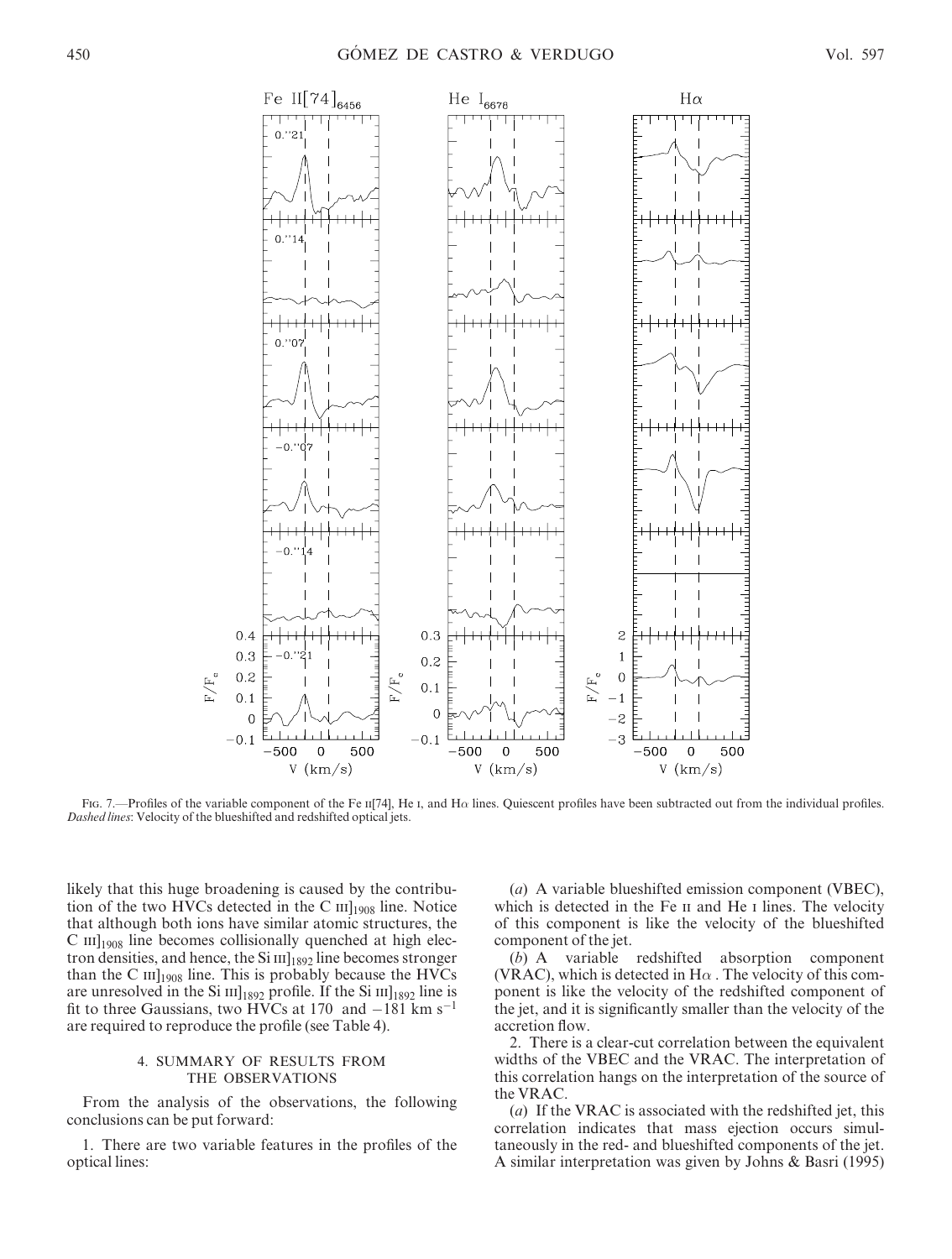

Fig. 8.—Quiescent profile of the He I line (*dashed line*) is overplotted on the C  $\text{III}_{1908}$  (top) and Si  $\text{III}_{1892}$  (bottom) profiles. The scale of the He I profile has been adjusted so the peak emission has the same strength as the peak emission of the FUV lines.



FIG. 9.—Quiescent profile of the Fe II[74] line is plotted. Dashed line: Sketch of the probably symmetric underlying profile, which would be observed in the absence of redshifted absorption.

from the time series analysis of the  $H\alpha$  variations. However, it is puzzling that  $H\alpha$  absorption is detected in connection with the redshifted jet instead of emission: this suggests that the density of the red- and blueshifted jet is not the same, which is rather unusual.

(b) If the VRAC is associated with the accretion flow, then this correlation indicates that accretion and ejection events take place simultaneously. However, the velocity of the VRAC is  $\sim$ 150 km s<sup>-1</sup> smaller than the velocity of the accretion flow.

Therefore, no definite conclusion of the meaning of this correlation can be reached without a short timescale  $(\sim 5$ hr), high spectral-resolution monitoring of the H $\alpha$  and H $\beta$ variations that allow precise identification of the kinematical features and detection of line opacity effects.

3. The timescale of the variations is larger than a few minutes, demonstrating a lack of association with the usual flaring activity detected in the T Tauri stars.

4. The timescale of the variations is of few  $(\sim 5)$ hours, which is consistent with the timescales reported for the variation of the rotation velocity (P2001) and the equivalent width of the Li i, Ca i, or the Ti i lines (Stout-Batalha et al. 2000), which are best explained by the presence of a warm absorbing shell. This  $\sim$ 5 hr timescale is similar to the free-fall timescale, suggesting a connection between the variable features and the accretion process.

5. There are three *quiescent* components contributing to the line profiles:

(a) A redshifted component produced by the accretion flow, which is observed in absorption in the permitted optical lines (He i and also, probably, as the source of the asymmetry of the Fe II lines). It could have a minor contribution to the red wing of the profile of the Si  $III<sub>1892</sub>$  semiforbidden emission line.

(b) A broad emission component centered at the stellar velocity. This component is clearly observed in the UV  $\mathrm{Si}$  III]<sub>1892</sub> line, and it has been often observed in the optical profiles of the metallic lines (P2001); in fact, it is most probably underlying the Fe ii optical lines presented in this work. The low  $S/N$  of the He I line, which is dominated by a narrow central emission, precludes its detection in the HST data.

The broad component is resolved into two HVCs at  $v = \pm 170$  km s<sup>-1</sup> in the C  $\text{III}_{1908}$  profile. The large broadening of the Si  $\text{III}_{1892}$  profile can be produced by the presence of these two HVCs. The profiles of the optical metallic lines are also compatible with this interpretation (see P2001, Fig. 4, bottom).

(c) A narrow emission component at rest (or slightly redshifted) with respect to the star, which is clearly observed in the He i line. This component could contribute to the profiles of the FUV lines, e.g., to the central component of the  $\text{C}\,\textsc{iii}\,\text{1908}$  line, but it is unresolved.

### 5. DISCUSSION: THE PHYSICAL SOURCE OF THE BROAD EMISSION COMPONENT (BEC)

From the data, it is clear that the redshifted and blueshifted components detected in the C  $\text{III}_{1908}$  profile, the broadening of the optical metallic lines (P2001), and the  $\mathrm{Si}$  III]<sub>1892</sub> line cannot be ascribed to any of the well-known spectroscopic components of the RW Aur A circumstellar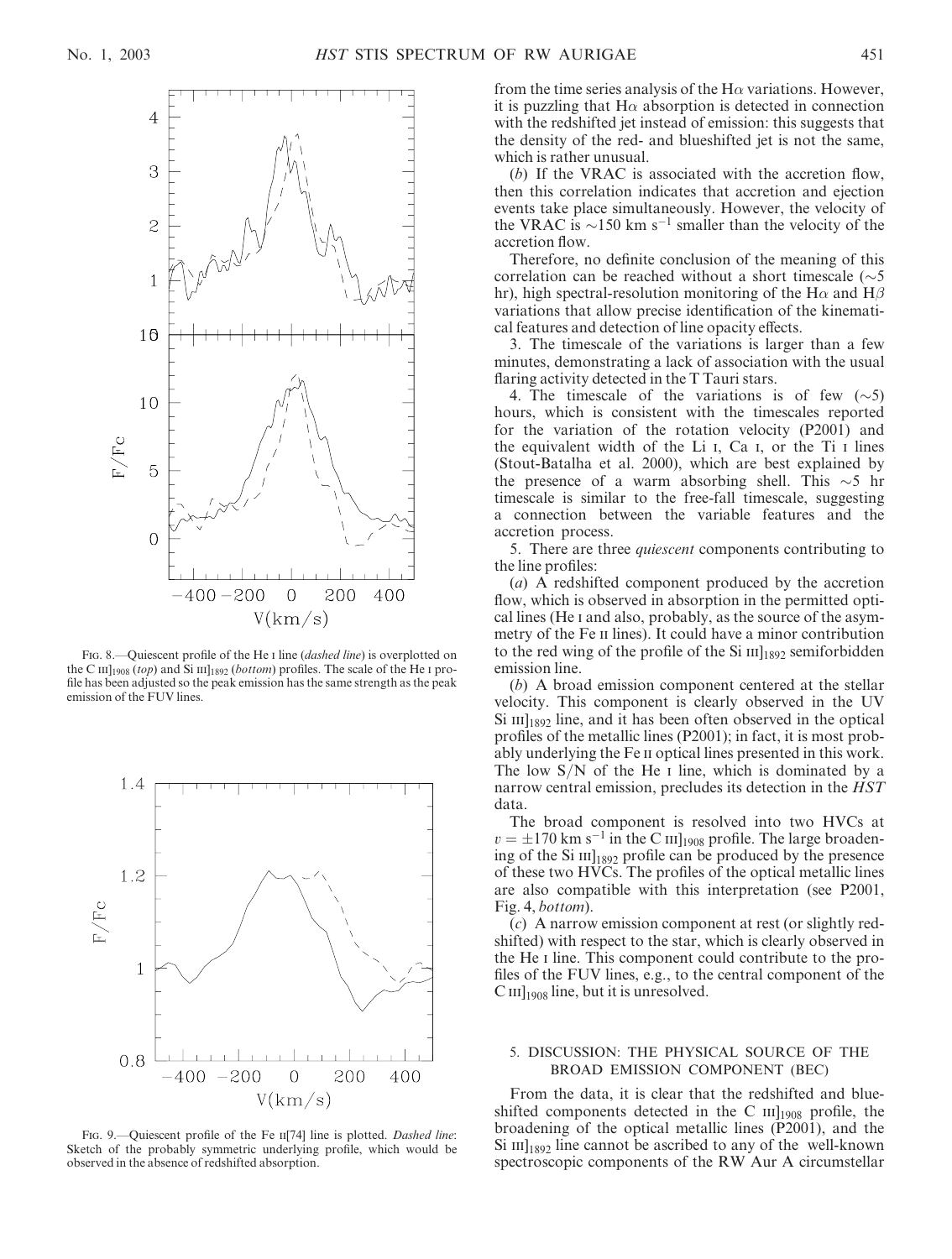environment, e.g. , blueshifted and redshifted jets, star, or accretion flow. Notice that the kinematics of the jet does not seem to change significantly from the large scale (Woitas et al. 2002) to the small scale (López-Martín, Cabrit,  $\&$ Dougados 2003). Also, the inclination of the circumstellar disk (see Table 1) would produce a different extinction of the red with respect to the blue component of the jet, which is not observed, since both have similar strengths.

The high spectral-resolution optical profiles show clearly that the BEC broadening is non-Gaussian. Neither can stellar rotation be the source of this broadening, as assessed in  $\S$  3.4. Therefore, the emission has to be produced in a structure (shell, belt, etc.) rotating around the star. Belts and rotating envelopes have been detected in many different sources of bipolar outflows (from planetary nebulae to active galactic nuclei). Also, a corotating envelope has been detected around the magnetically active young star AB Dor (Brandt et al. 2001; Gómez de Castro 2002). Some assumptions on the rotation properties of the belt have to be made to derive its radius. Its high temperature provides some clues, since it must be in a region where energy is damped into heating and therefore must be close to the star. Two extreme values can be derived, assuming that the belt is either corotating with the star (e.g. , associated to the stellar magnetosphere) or in Keplerian orbit (e.g., controlled by the stellar gravitational field). If corotating,

$$
R_{\text{belt}} = \frac{170 \text{ km s}^{-1}}{V \sin(i)} R_{*} ,
$$

where  $V \sin i$  represents the projected rotation velocity of the star.<sup>10</sup> As indicated in Table 1,  $V \sin i$  ranges from 16 to  $30 \text{ km s}^{-1}$ . The most often quoted values are 18 (Gahm et al. 2001) to 22  $\rm km~s^{-1}$  (Stout-Batalha et al. 2000). The largest values seem to be associated with the occasional presence of a shell that modifies the profiles of the atmospheric lines (P2001). From these values, we derive that  $R_{\text{belt}}$ is between 7.7 and 8.8  $R_{\ast}$ . These values are far too large, since the inner border of the accretion disk, which is usually assumed to be accretion disk–star corotation radius, is at 6.1  $R_{*}$ . Otherwise, if we assume that the belt is in Keplerian orbit, we derive a radius of  $2.7R_{*}$ , which is very close to the star. We conclude that the belt radius is between 2.7 and 6.1  $R_{*}$ , probably rotating at an intermediate velocity, which is controlled by the interaction between the stellar magnetosphere and the accretion disk. This beltlike structure is most likely the source of the optical veiling and could be formed in the equatorial plasma sheet as a consequence of the accretion process. The reported variations in the veiling (P2001; Stout-Batalha et al. 2000) are most likely associated with fluctuations in this structure.

The density of the belt can be constrained from the Si III/C III ratio. The C III]<sub>1908</sub> flux has been derived directly from the data to be  $1.1 \times 10^{-14}$  ergs s<sup>-1</sup> cm<sup>-2</sup>  $(F_{blue} = 0.73 \times 10^{-14}$  and  $F_{red} = 0.69 \times 10^{-14}$  ergs s<sup>-1</sup>  $\rm cm^{-2}$ ). The large broadening of the Si  $\rm HI_{1892}$  profile is assumed to be caused by the contribution of the belt. From the fit, we derive that the Si  $\text{III}_{1892}$  flux of the blue- and redshifted components are  $2.66 \times 10^{-14}$  and  $2.24 \times 10^{-14}$  ergs  $s^{-1}$  cm<sup>-2</sup>, respectively. The detection of O III]<sub>1661, 1666</sub>

(Gómez de Castro  $& Lamzin$  1999) can be used to fix up the temperature, since the O  $III/Si III$  ratio is very sensitive to it. If the gas is assumed to be in coronal equilibrium, we derive a log  $\bar{T}_e \simeq 4.7$ , which implies that  $n_e \simeq 4 \times 10^{11}$  cm<sup>-3</sup>. The total emitting volume can be calculated from the line strength:<sup>11</sup>  $V = 0.31 \times 10^{30}$  cm<sup>3</sup> (and  $M = 3.7 \times 10^{17}$  g). This emitting volume is very small,  $^{12}$  suggesting that the filling factor of the emitting gas is small. Therefore, the belt is expected to consist of filaments and clumps.

This clumpy nature, together with the broad temperature range covered by the various spectral tracers (from  $\log T_e \simeq 4.7$  traced by the FUV lines to  $\log T_e \simeq 3.6$  by the optical metallic lines; P2001), suggest that the excitation mechanism could be photoionization instead of collisional excitation. To further investigate whether the density diagnosis based on the FUV lines is significantly affected by photoionization, we have run some calculations making use of CLOUDY (Ferland 1996), a code designed to simulate emission line regions in astrophysical environments. Two basic models have been explored: photoionization of a dense belt by the ambient X-ray field around the TTSs and photoionization of small clumps of gas around reconnecting magnetic loops. The major assumptions and results are as follows:

Photoionization by the ambient radiation field.—There are numerous sources of X-ray radiation in the circumstellar environment of the TTSs: stellar corona, X-ray radiation at the interface disk-magnetosphere, plasma instabilities producing reconnection events, etc. The X-ray energy distribution of the TTSs is often modeled by two components: a soft component at  $T_s \simeq (2-5)$  10<sup>6</sup> K and a hard component at  $T_h \simeq (1.5-3) 10^7$  K (see Glassgold et al. 2000 for a recent review). The hard component is likely related to the nonstationary flaring activity (T. Montmerle 2002, private communication). Hence, we have modeled the circumstellar radiation field with optically thin, thermal bremsstrahlung emission from purely hydrogenic gas. Two components, soft and hard, at  $3.5 \times 10^6$  and  $2.8 \times 10^7$  K, respectively, have been considered.<sup>13</sup> A total X-ray luminosity of  $3 \times 10^{29}$  ergs s<sup>-1</sup> is assumed. We have simplified the geometry and assumed that the X-ray source is pointlike and located in the center of a cylinder with radius  $\log R_b = 11.6$ and thickness  $\log \Delta R = 10.6$ . A set of calculations with different belt densities  $(10^9-10^{12} \text{ cm}^{-3})$  have been run. As expected, the results show that the FUV line emission is concentrated in an inner thin layer and that the emissivity is about 4 orders of magnitude smaller than that derived for the collisional plasma. Only at high densities  $(10^{11} \text{ cm}^{-3})$ does Si  $\text{III}_{1892}$  emissivity become comparable to C  $\text{III}_{1908}$ emissivity, but the O  $\text{III}_{1665}$  emissivity remains always 2–3 orders of magnitude smaller than the Si  $\text{III}_{1892}$  and C  $\text{III}_{1908}$ lines. Therefore, it seems unfeasible that this mechanism is the major source of the FUV line excitation in the RW Aur environment.

<sup>&</sup>lt;sup>10</sup> Assuming that the rotation axis of the belt is aligned with the rotation axis of the star.

<sup>&</sup>lt;sup>11</sup>  $V = [F(\text{C m})10^{1.03A_V}4\pi d^2]/\epsilon_{1908}$ , where  $F(\text{C m})10^{1.03A_V}$  is the detected line flux corrected from extinction and  $\epsilon_{1908}$  is the line emissivity.  $A_V = 0.5$  (P2001) and the interstellar extinction law have been adopted to calculate the extinction at UV wavelengths.

<sup>&</sup>lt;sup>12</sup> For instance, if the emission was produced in a torus with section  $\pi r_t^2$ , we derive that  $r_t = 1.9 \times 10^8$  cm for a fiducial belt radius of 4.4  $R_*$ , which is 2 orders of magnitude smaller than the radius of the belt.

<sup>&</sup>lt;sup>13</sup> We have introduced both the soft and hard components in the photoionizing spectrum to analyze the physical conditions when submitted to the hardest  $\hat{X}$ -ray's flux.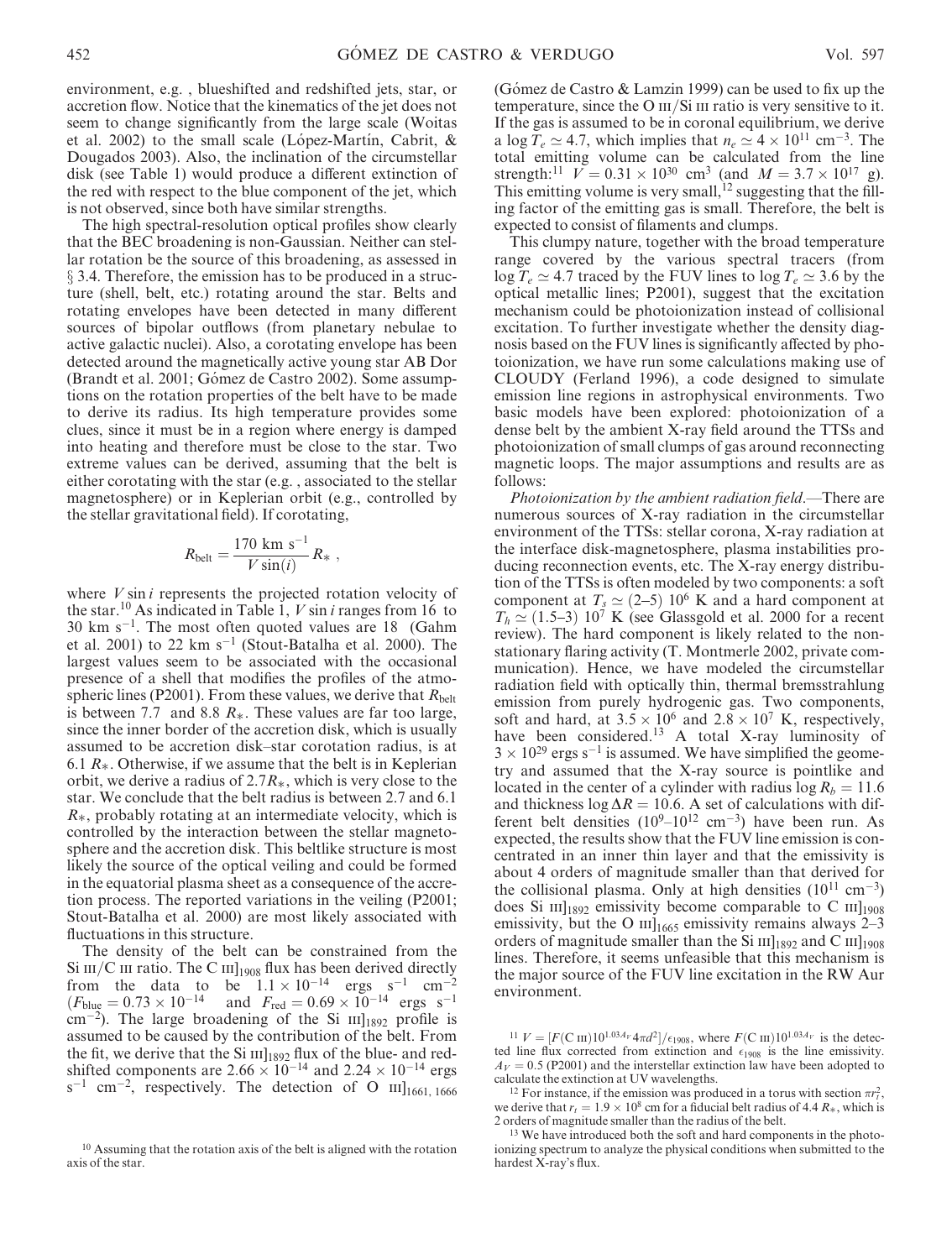Local photoionization by nearby reconnection events.— Frequent reconnection events are expected to occur in the ionized belt due to the interaction with the stellar and accretion disk magnetic fields. The magnetic energy released in these events will be radiated in the X-ray range, photoionizing the nearby gas. The topology of the field may be very complex and the filling factor of the emitting regions small, as suggested above. We have assumed that the FUV line emission is produced in spherical gas cloudlets around small reconnecting loops  $(R<sub>loop</sub> = 10<sup>8</sup>$  cm<sup>-3</sup>) that are located within the belt. We have modeled the radiation of the reconnecting loops as thermal bremstrahlung emission from hydrogenic gas. A luminosity of  $10^{27}$  ergs s<sup>-1</sup> is assumed. Two grids of models with fiducial temperatures  $T_e = 10^6$ and  $T_e = 10^7$  K have been run. The calculations have been carried for cloudlet densities from  $10^9$  to  $10^{12}$  cm<sup>-3</sup>. As shown in Figure 10, if the density is  $\leq$ 10<sup>9</sup> cm<sup>-3</sup>, the C <sub>III</sub>]<sub>1908</sub> emissivity is always larger than the Si  $\text{III}_{1892}$  emissivity, which is not observed in RW Aur. For  $n = 10^{10}$  cm<sup>-3</sup>, both emissivities may be comparable, but the O  $\text{III}_{1665}$  emissivity is still small. Only at  $n \geq 10^{11}$  cm<sup>-3</sup> do the three FUV lines have comparable emissivities. Therefore, the FUV line ratios can be reproduced with this mechanism. The derived density of the plasma is similar to that calculated from collisional models, although the temperature is significantly smaller (log  $T_e \simeq 4.3$ ).

We conclude that the belt FUV emission is produced in a high-density environment with  $n \approx 10^{11}$  cm<sup>-3</sup>. In fact, this environment is probably quite similar to the one observed in the solar transition region, where both collisional excitation and photoionization by X-ray radiation are involved in line excitation. In such an environment, the interpretation of the He i lines is very difficult (see Milkey 1975; Andretta & Jones 1997; Macpherson & Jordan 1999).



Fig. 10.—Emissivity of the C III]<sub>1908</sub> (solid line), Si III]<sub>1892</sub> (dotted line), and O III]<sub>1665</sub> (dashed line) lines from spherical cloudlets around small reconnecting loops ( $R_{\text{loop}} = 10^8 \text{ cm}^{-3}$ ). Loop radiation is assumed to be thermal bremstrahlung emission from hydrogenic gas at  $T_e = 10^6 \text{ K}$  (left) and  $T_e = 10^7 \text{ K}$  (right). Cloudlet densities, *n*, range from  $10^9$  to  $10^{12}$  cm<sup>-3</sup>.